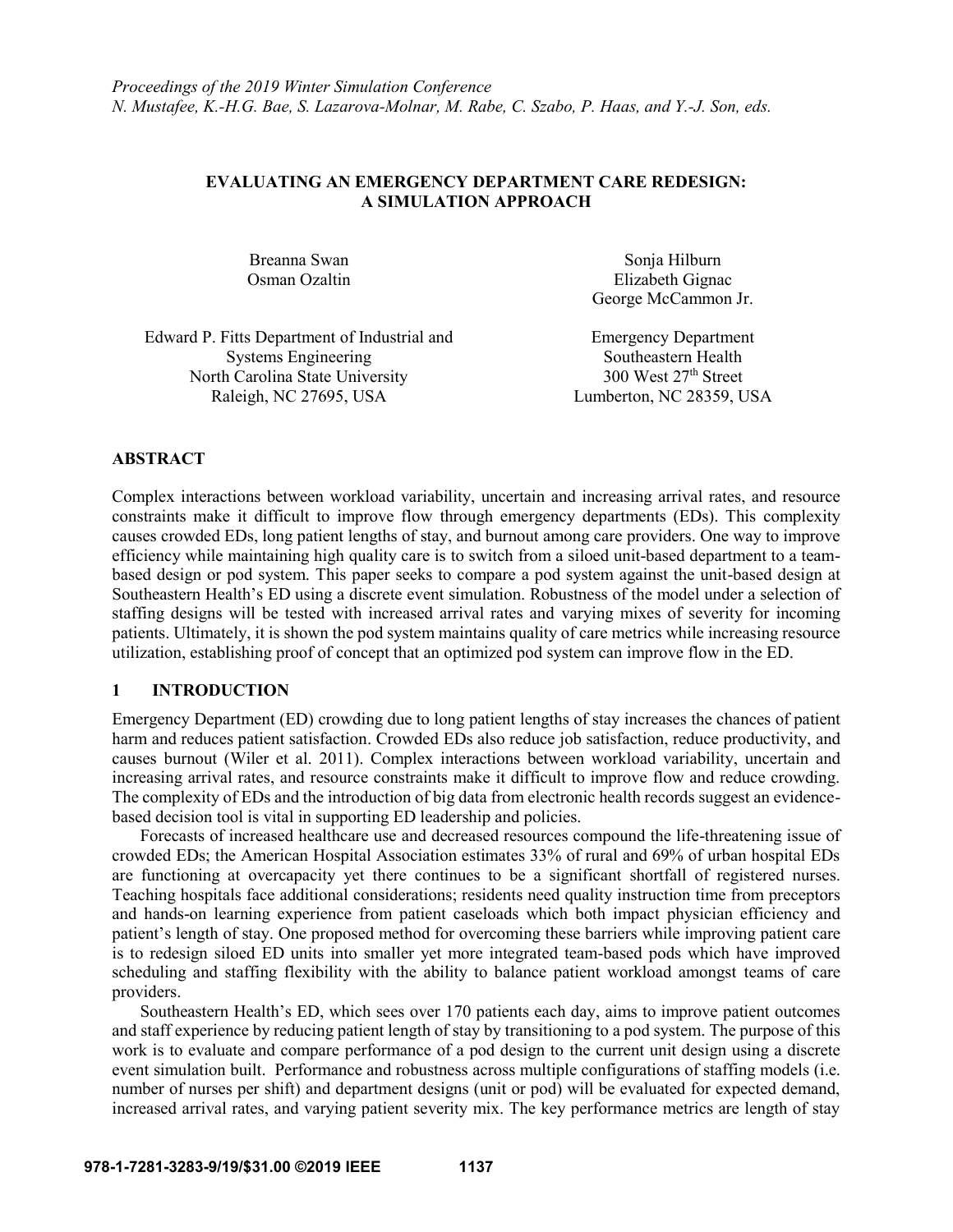(LOS) measured by time from registration to discharge, resource utilization, and ED volume (i.e. the number of patients in the ED at a given moment in time).

### **1.1 Relevant Literature**

Discrete event simulation (DES) is useful for experimenting with new policies and in preparing for future events such as increased arrival rates or changing staff levels. It has been applied to identify the best patient care pathways, efficiently allocate resources, and determine staffing designs (Oh et al. 2016; Augusto et al. 2018). In particular, Oh et al. used simulation to reduce patient LOS by evaluating and comparing system improvements; they ultimately found reducing adult patient CT scan oral contrast drink time, increased self-dictation use in radiology, and reducing sample re-collection rate had the most influence on reducing LOS.

Transitioning to a pod system requires the redesign of pod scheduling, staff assignments, and patient routing rules. Mixed integer optimization (Sir et al. 2017), simulation models, and queuing theory are techniques used to determine new shift templates for care providers and pod scheduling. Designs vary from physician-led teams assigned to specific beds with each pod randomly assigned patients (Patel and Vinson 2005) to more dedicated pods to suit patient population needs like pediatric and low-acuity specific pods (Oh et al. 2016; Dinh et al. 2015). Routing of patients to pods is critical to flow; Agor et al. developed a workload score to reduce the time the ED spent at maximum utilization. The score considered pod and ED attributes like number of behavioral health patients and queue length (Agor et al. 2016). Finally, new roles such as a navigator overseeing patient flow (Dinh et al. 2015) or a dedicated nurse technician transporting patients to beds may be needed for a successful transition from unit-based designs to a pod system.

Team based care has been studied observationally and in DES models and is shown to reduce time to patient's first visit with a physician, reduced left without being seen cases, improved patient satisfaction, and reduced LOS while maintaining clinical quality of care (Patel and Vinson 2005; Oh et al. 2016; Dinh et al. 2015). Beyond patient experience, team based care also has been shown to improve staff experience. Teaming residents with a single physician, all seeing common patients, was associated with improved perceptions of quality of teaching (Nable et al. 2014).

The practical successes of a pod-based design in the ED paired with the flexibility of discrete-event simulation modeling suggest that this work can improve ED flow and inform staffing configurations and unit scheduling at Southeastern Health.

## **2 MODEL BUILDING**

Performance of the current unit design at Southeastern Health as compared to the proposed pod-based system was evaluated using a discrete event simulation built in Simio<sup>TM</sup> University Enterprise Version 10.

## **2.1 Data and Simulation Inputs**

Inputs and validation for this model were inferred from over 88,000 unique visits, each with over 150 variables including timestamps, visit attributes, and patient outcomes. Patient-level visit data was available from November 2017 to April 2019 and was matched to the ED subprocesses of laboratory tests, radiology, transporters, and psychiatric and community care consultations. Physician and nurse schedules along with daily bed assignments for 2018 and 2019 defined the current staffing levels.

Training and testing sets of data were partitioned for inputs and validation. Data analysis was performed in R (Version 3) and JMP Pro 14. Laboratory tests and radiology imaging were grouped into 7 and 8 primary categories, respectively. Differences between timestamps were used as processing times for registration, triage, transportation to and from radiology, specimen collection for labs, labs and imaging from order time to results, disposition decision, and time from disposition decision to discharge or admission to hospital. Some processes such as individual nurse and physician visits were determined from system expert interviews and compared to literature. The hourly arrival rate was uniquely defined from 12:01a Monday to 12a Sunday (Figure 1). Additional proportions extracted from data include arrival mode (ambulance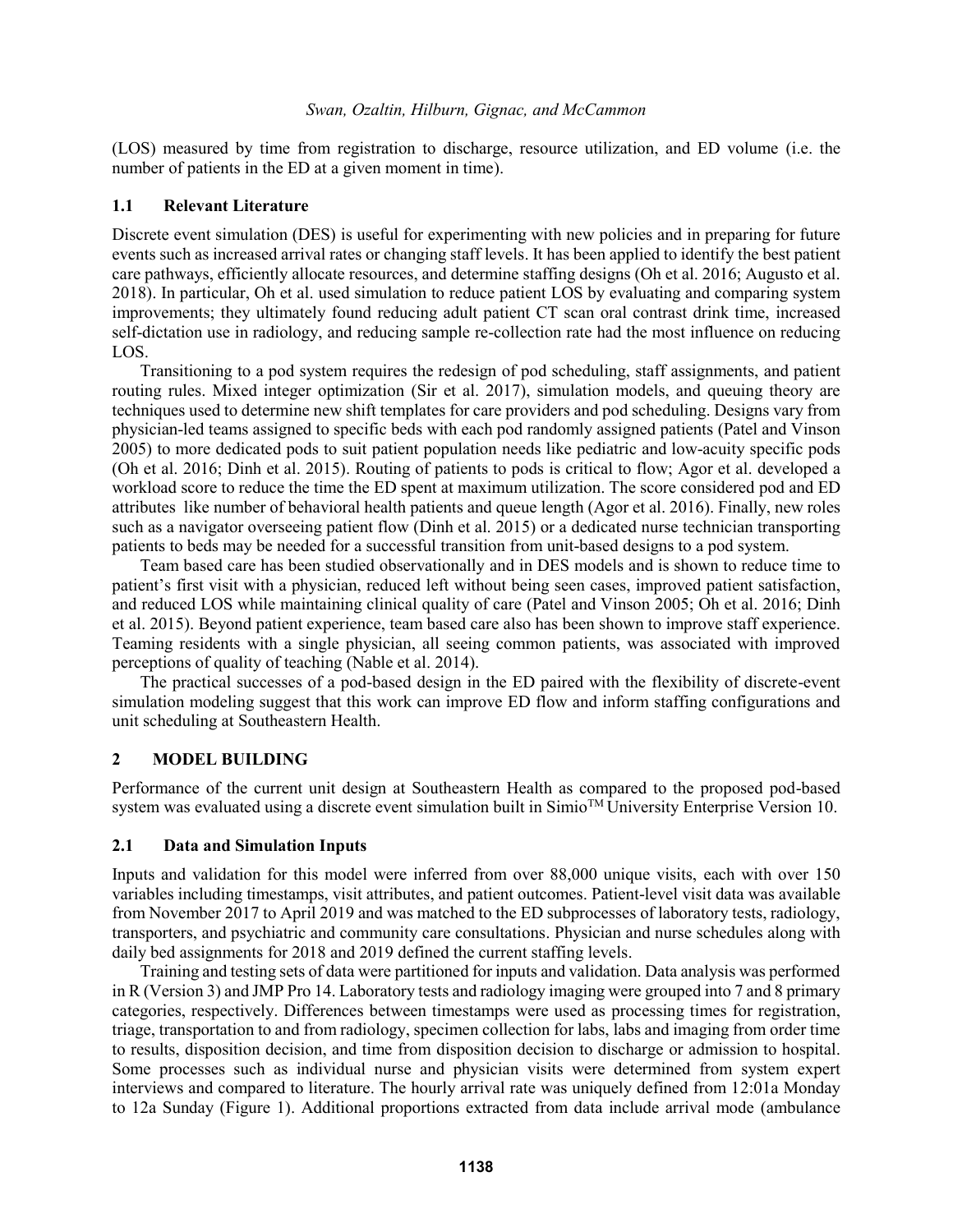



Figure 1. Time-varying hourly arrival rate into Southeastern Health's ED from 12:00a Monday to 11:59p Sunday using data from November 2017 – February 2019. Each dot represents an observed number of patient arrivals that hour of the week. The median (blue line) and average (purple line) number of arrivals per hour of the week is summarized.

versus front door), acuity, unit assignment, final disposition, and binary variables of behavioral health patient, combination of labs and imaging per visit, and community care consultation. The model was calibrated until the observed outputs (LOS, bed utilization) were validated by adjusting unknown data fields like number of nurse visits per patient and amount of time the nurse or physician visits a bed, dependent on patient acuity level.

## **2.2 Patient Flow**

A patient arrives to the ED either through the front door or by ambulance and will immediately be registered at the front desk. An emergency severity index (ESI) level is assigned based on chief complaint and the estimated number and mixture of resources the patient will require for care. This level ranges from 1 (most severe) to 5 (least severe). Patients presenting high-severity symptoms (ESI 1) will immediately be placed in a bed in the critical care unit and all others are sent to triage to receive a more thorough initial exam and unit assignment. In the current unit-design, patients are assigned to one of three units during triage: Critical Care, Minor Emergencies, and Fast Track. In the pod system, patients are assigned to one of six teams: Orange, Purple, Yellow, Blue, Green, or Grey. After triage, patients wait for an available bed.

At the bed, patients receive care through a sequence of care tasks including nurse and physician visits, specimen collections for labs, transportation for imaging procedures, psychiatry consultations, boarding (admitted patients), and community care consultations. It is assumed patients either get admitted into the hospital or discharged and exit the facility. The care process and subsequent patient LOS ends after the patient leaves the ED bed. The amount of time a physician or nurse spends with the patient throughout their stay depends on ESI level and unit.

Figure 2 displays a more detailed path of care for patients and the logic for steps (i.e. care at the bed) is described in section 2.4.

### **2.3 Resources**

Figure 3 displays two designs of Southeastern Health's ED department; the left is the current unit-based design and the right is the proposed team-based pod system. In both designs patients enter from the front door or via an ambulance, register, go through triage, and wait for an open bed in the waiting room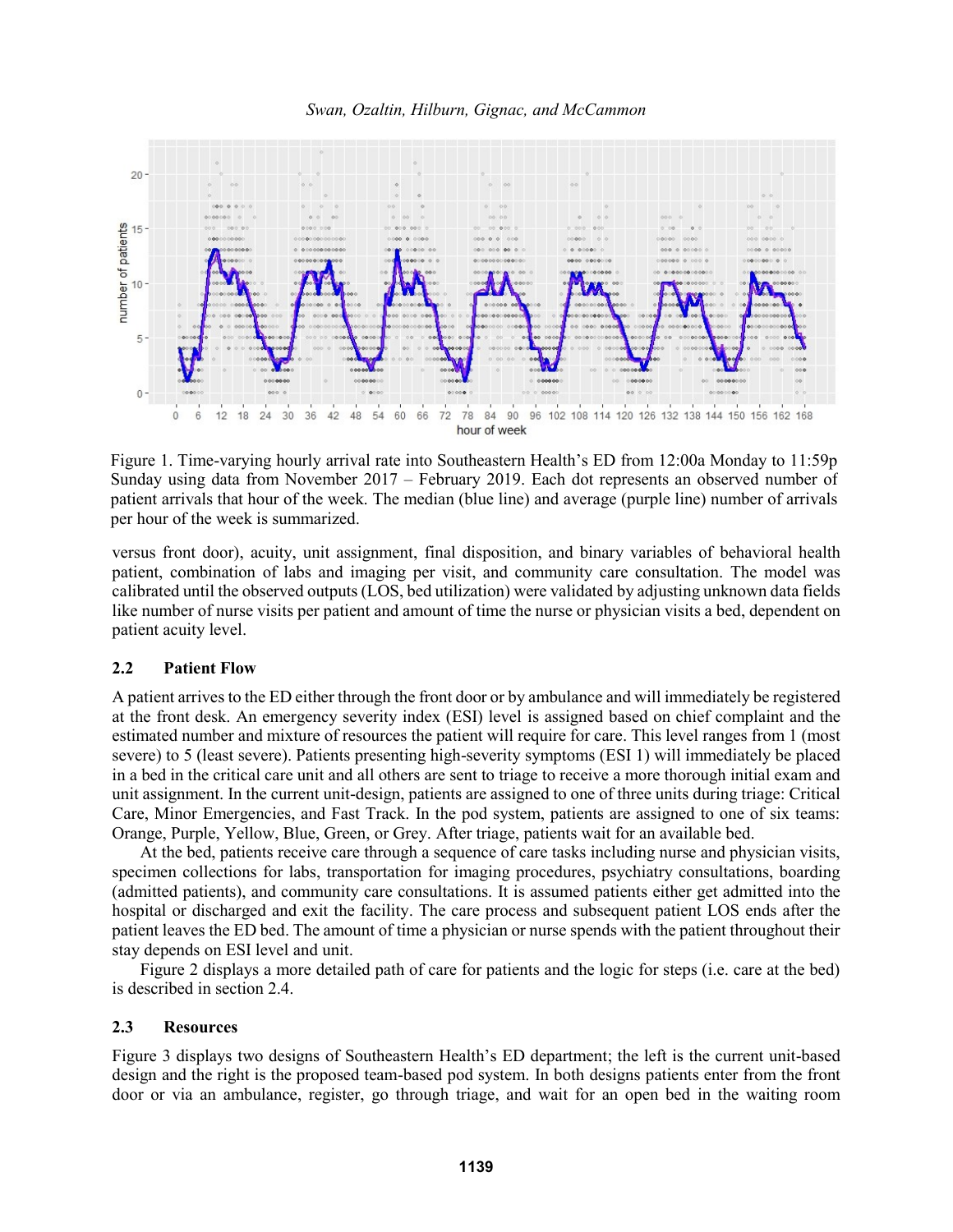

*Swan, Ozaltin, Hilburn, Gignac, and McCammon*

Figure 2. ED Process Flow Chart.

(currently labeled as 'Triage'). A nursing technician transfers patients from the waiting room to triage where patients see a triage nurse and, if during their 12-hour shift, a physician's assistant (PA). After triage, patients wait for an open bed.

In the unit-based ED design (left Figure 3), Fast Track (FT) has 6 beds and is open from  $10a - 10p$  but will stop accepting new patients at 9p. Minor Emergencies (ME) has 26 beds and Critical Care (CC) has 18 beds, both are open at all times. One midlevel provider covers all six fast track beds and works during the FT open hours of 10a – 10p. One physician covers all the ME beds while another physician covers all CC beds giving 48 hours of physician coverage per day. From 11a-11p, it is assumed there are 6 ME nurses and 5 CC nurses and from 11p-11a there are 5 ME and 4 CC nurses. In reality, the number of nurses working may vary due to staff availability.

In the proposed pod-based ED design (Figure 3, right), there are six groups of beds, or pods, with varying schedules and each staffed with teams of providers, nurses, and PAs. A physician and three nurses are assigned to the Orange pod. A physician and four nurses are assigned to the Purple pod. Both Orange and Purple pods remain open at all times. One PA and one nurse are assigned to the Blue pod which is open 11a-11p. One PA and two nurses are assigned to the Yellow pod which is open 9a – 9p. The Green pod functions as the new Fast Track and is staffed by one midlevel provider (PA or Nurse Practitioner) and is open 10a-10p. The Gray pod is open at all times and is staffed by one midlevel provider.

Globally shared resources include four 12-hour-shift phlebotomists starting sequentially  $4a - 7a$  and one night-shift phlebotomist working  $7p - 7a$ . There are three transporters  $7a - 7p$  and one  $7p - 7a$ . Finally, to perform behavioral health consultations, a psychiatric physician rounds once a day between 8a and 10a.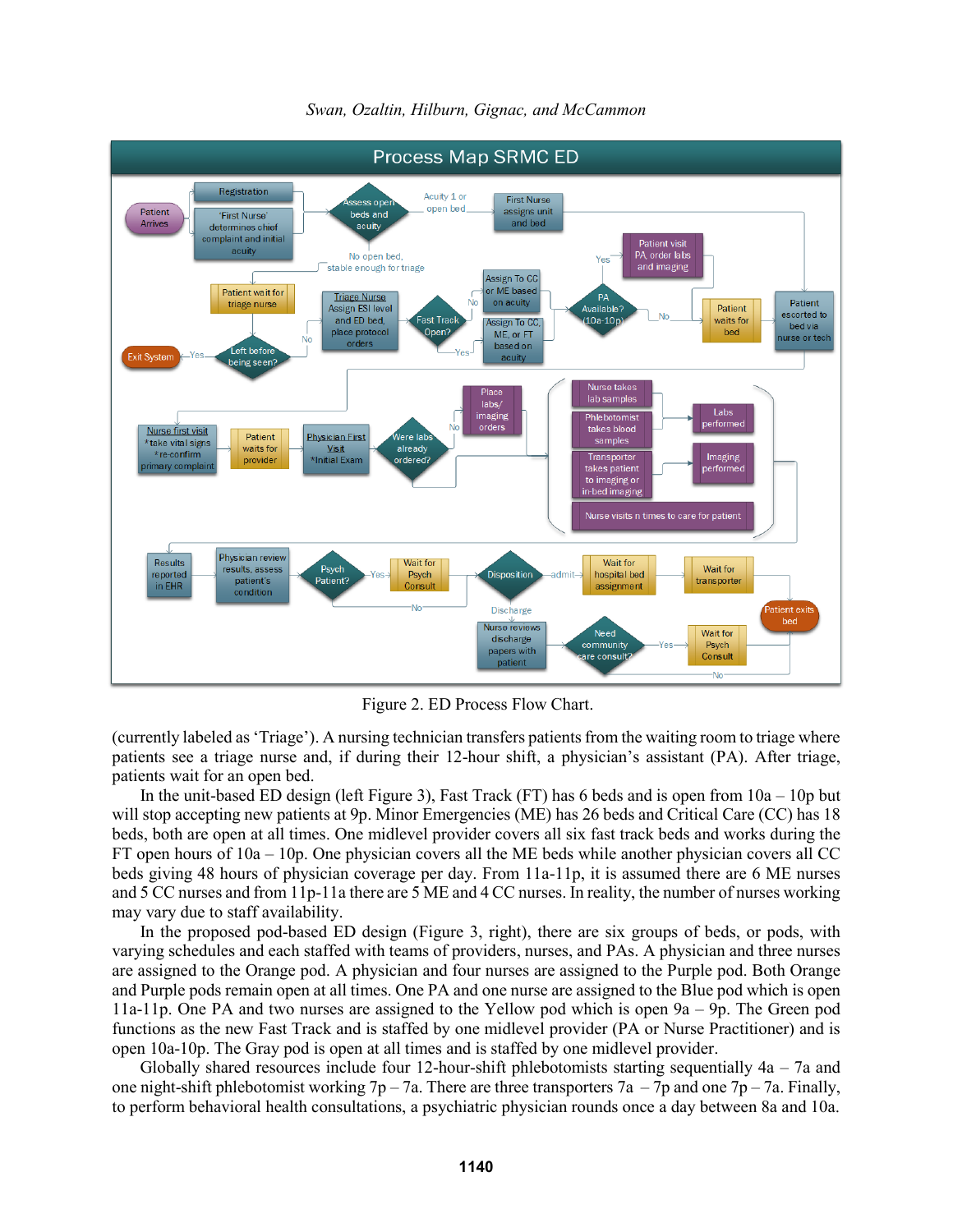



Figure 3. Facility Layout: Unit-Based Configuration (left) and Pod-Based Configuration (right).

## **2.4 Programming Logic**

Patients arrive via a time-varying arrival rate defined for each of 168 hours in a week to account for hourly and daily arrival fluctuations. Patient and visit attributes are assigned via row reference to a data table. Patient routing is defined through a global network of paths with routes to triage or to beds requiring a nurse or nursing tech escort.

Triage is a two-step task sequence. Patients first receive a unit or pod assignment from the triage nurse then visit the triage PA. In the unit-based system, behavioral health patients are assigned to ME and all others are assigned to CC, ME, or FT based on acuity and bed availability. After processing, the triage nursing technician escorts patients to the waiting room to wait for an open bed in their assigned unit. Patients are first assigned to a unit based on historical data trends then may switch between CC and ME based on the changing bed availability during their wait after triage.

In the team-based pod designs, the three units are redefined to 6 pods and assignments are based on balancing arrivals between available pods. Patients get assigned to the first available bed after being triaged subject to the following constraints. Behavioral health patients go to the Gray pod if beds are available, otherwise are sent to the behavioral health rooms in the Orange or Purple pods. Pods Yellow and Blue are led by PAs, thus, do not receive high severity patients. High severity patients (ESI 1 or 2) can only receive care in the Purple or Orange pods which are both led by ED physicians. The Green pod is dedicated to fast track patients, thus, patients with ESI levels 4 and 5 get assigned to Green if beds are available. Yellow, Blue, and Green pods accept patients up to 45 minutes before they close. If all beds are full, patients sit in the waiting room after triage and wait in a pooled first in first out queue for the first available bed (adhering to the acuity constraints described above).

Bed processing is defined using Task Sequence data tables. Tables are referenced by patient acuity and by the operation currently being performed. The overall task sequence is the same for each patient (see Table 1) but conditions necessary for performing each task and resource requirements are unique per bed and per patient. To mimic reality, a nurse will cover the same 3-5 beds and a physician the same 10+ beds throughout their shift, defined by row-referencing in the model. Finally, Table 1 shows sequential tasks by changing integer numbers whereas tasks in parallel are denoted by changing decimal places. Individual nurse and physician visits, imaging procedures, specimen collections for labs, and transportations to/from imaging are sequential whereas lab processing can occur in parallel to these processes.

End of care is defined by a disposition decision from the physician. If the patient is admitted, they will wait for an in-hospital bed assignment and transportation. If discharged, the patient is 'checked out' by the nurse and may receive community care consultations. All behavioral health patients receive a psychiatrist consultation prior to the final disposition being assigned; admitted patients wait for a bed, discharged to a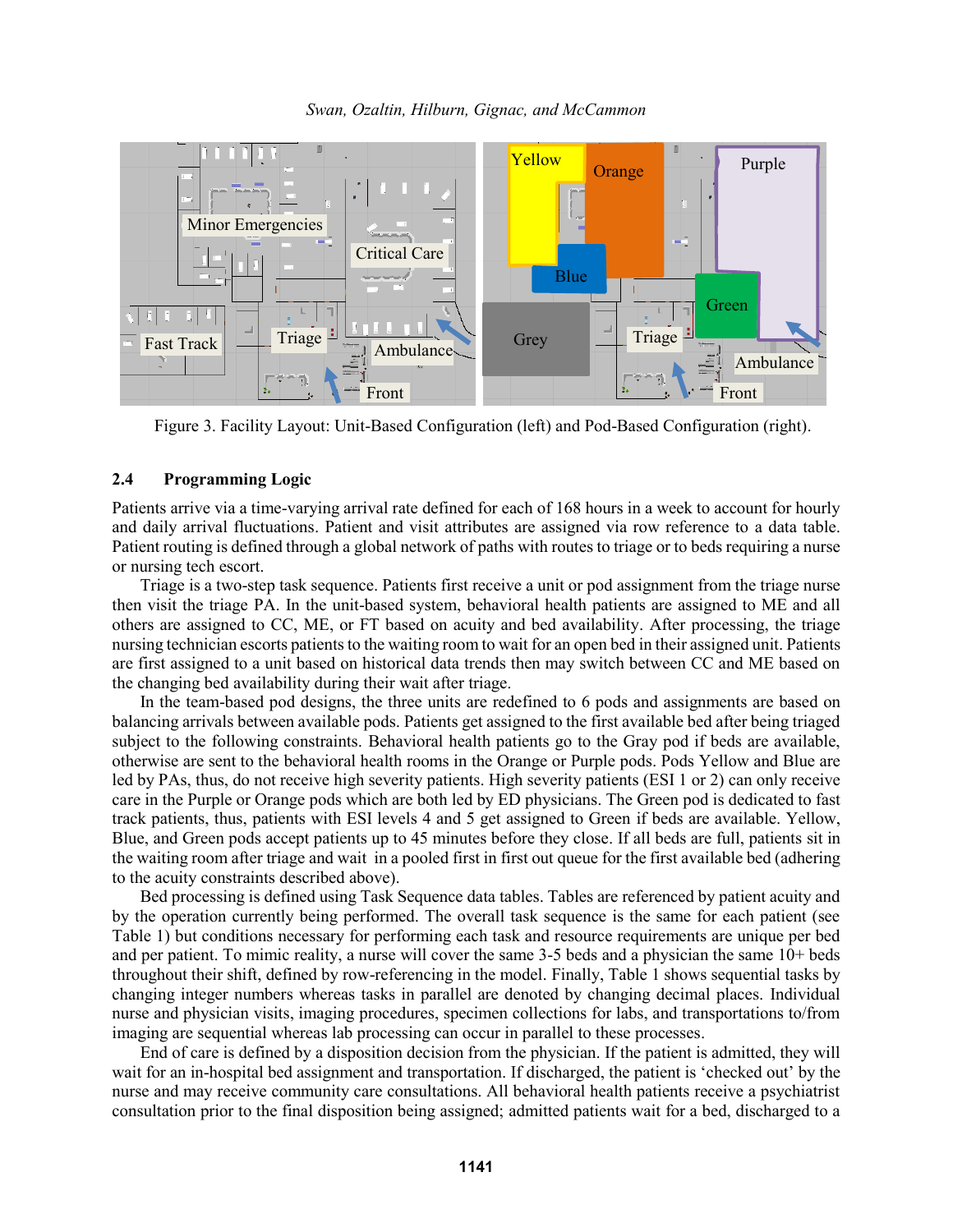## *Swan, Ozaltin, Hilburn, Gignac, and McCammon*

community facility patients must wait for an available location, waiting on average three more days in the ED. Both admitted and discharged patients stop at the 'exit registration' desk and exit the system. When a unit or pod closes (i.e. FT, Yellow, Blue, and Green), beds 'finish work already started' and no longer accept new patients.

| <b>Task Number</b> | Operation                          | <b>Resource</b> | <b>Processing Time (minutes)</b> |
|--------------------|------------------------------------|-----------------|----------------------------------|
|                    | Nurse Initial Visit                | Nurse           | Varies by ESI, 3-35              |
| 2                  | Physician Initial Visit            | Physician       | Varies by ESI, 5-35              |
| 3.1                | Nurse Care Visit                   | Nurse           | Varies by ESI, 3-35              |
| 3.2                | Lab specimen collection            | Phlebotomist,   | Triangular $(0,15,57.5)$         |
|                    |                                    | Nurse           |                                  |
| 4.1                | Lab processing                     |                 | Varies by lab type               |
| 4.2                | Imaging                            | Transporter     | Varies by imaging type           |
| $4 - 10$           | Multiple Nurse Care Visits         | Nurse           | Varies by ESI, 3-35              |
| 11                 | <b>Disposition Decision</b>        | Physician       | Varies by ESI, 5-35              |
| 12                 | <b>Final Nurse Visit</b>           | Nurse           | Varies by ESI, 5-25              |
| 13                 | Discharged: paperwork, leave bed   | Nurse           | Triangular $(2.5, 73.7, 200)$    |
| 13                 | Admitted: wait for inpatient bed   |                 | Triangular(.033,67.8,321)        |
| 13.2               | Admitted: wait for transfer to bed | Transporter     | Triangular(18.7,39.1,70.5)       |

Table 1: Task Sequence.

# **3 RESULTS**

The simulation model runs for 4 weeks with a 2-week ramp-up period. Each run was replicated 10 times to ensure the validation parameters had the desired width around the true parameter.

## **3.1 Validation**

Proportions of types of patients (acuity level, unit-assignment) and total expected patients arriving into the system were extracted from testing data and compared to simulation outputs for validation assuming the unit-based ED design. The model is calibrated by adjusting unknown data points which include the number of visitsfrom a nurse and the amount of time a nurse or physician spends with the patient each visit, adjusted based on acuity level until the expected outputs related to LOS and ED volume are met.

# **3.2 Experiments**

Two ED configurations are considered: 1) Unit-based [current] system and 2) pod-based design. Staffing and pod schedules are varied within each configuration and performance is compared for the expected demand, increased arrival rate, and increased number of behavioral health patients. Table 2 lists each ED configuration and staffing (for units) or scheduling (for pods) model. To note, when triaging patients for

| Label      | <b>Staffing and Configurations</b>                          |  |
|------------|-------------------------------------------------------------|--|
| Unit       | Historical unit configuration                               |  |
| Unit: CC2  | Historical unit configuration, increase CC nurses by 2      |  |
| Unit: ME2  | Historical unit configuration, increase ME nurses by 2      |  |
| Unit: CCME | Historical unit configuration, increase CC by 1 and ME by 1 |  |
| Pod: Y24   | Pod system, Yellow open 24 hours                            |  |
| Pod: B24   | Pod system, Blue open 24 hours                              |  |
| Pod:YB24   | Pod system, Yellow and Blue open 24 hours                   |  |

Table 2: ED Configuration and Staffing Experiments.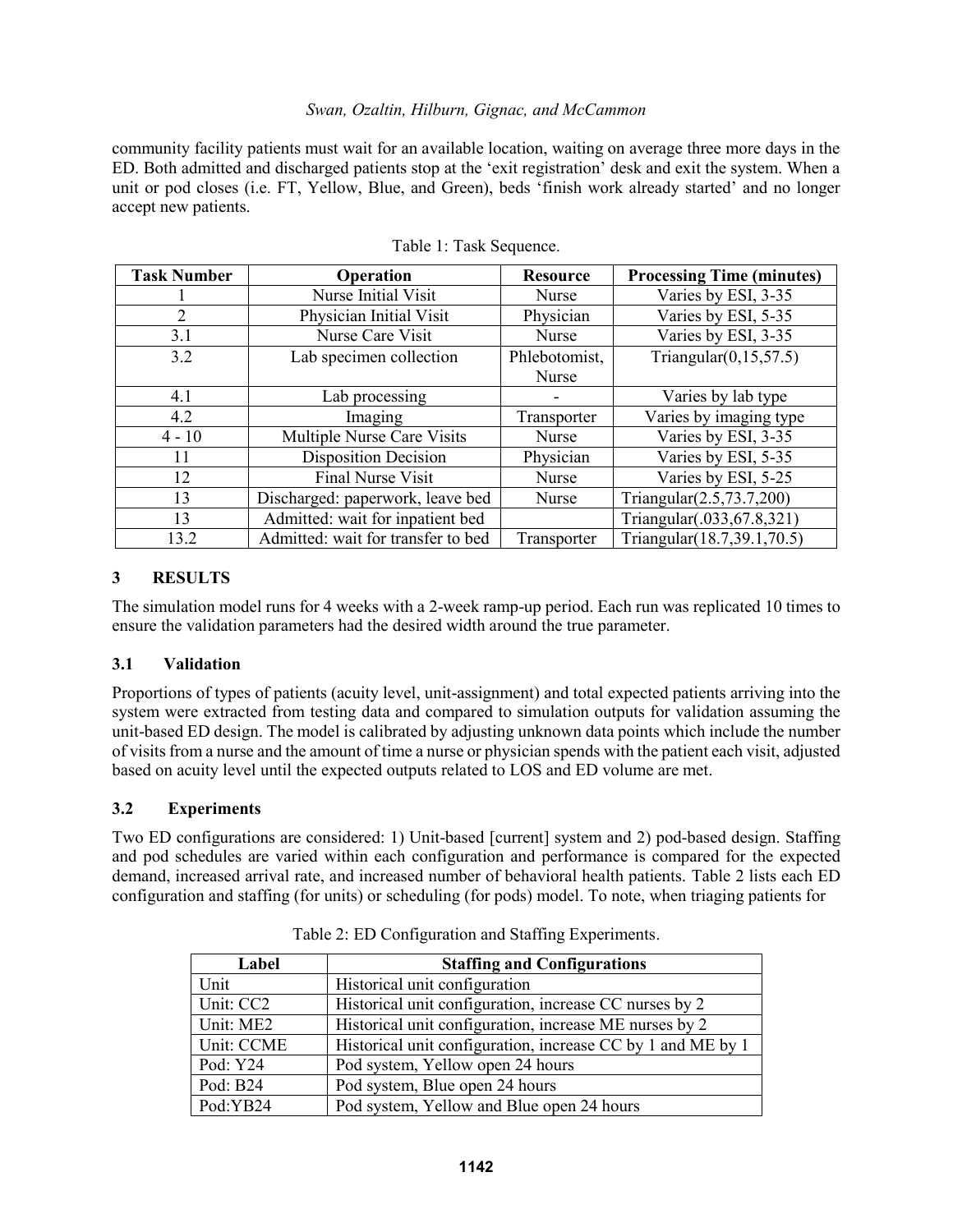the pod system, these experiments assume the patient is assigned to the first available bed in any pod the patient is eligible to go to (the Programming Logic section describes eligibility rules based on ESI).

Performance of each configuration in Table 2 is evaluated in three scenarios: expected demand, increased arrival rate, and increased proportion of behavioral health patients. The first scenario is the current demand environment of Southeastern Health's ED. A 10% increase in arrival rate is tested to evaluate each configuration under potential future demand. Finally, a 10% increase in the proportion of behavioral health patients (assuming standard arrival rate) is tested to simulate the environment after disasters such as Hurricane Florence. Each demand scenario tests the robustness of the staffing and unit configurations.

### **3.3 Performance**

The three key performance metrics evaluated here are patient LOS, bed utilization, and ED volume. The LOS is evaluated across each patient severity level (ESI 1-5). Bed utilization is individually considered for each unit or pod. ED volume averages the number of patients in the entire ED at a given moment in time.

Under expected demand, configurations are evaluated on the average LOS for each patient severity group (i.e. ESI level). Figure 4 shows the percent change in average LOS between the current system ('Unit') and the listed configuration. The best models have the most negative changes. Using the current unit design, the addition of a CC nurse reduces LOS by over 10% for all patient acuity levels while 'Pod:YB24' performs the best in terms of LOS for patients with ESI levels 1-4.





Figure 4. Performance of pod and unit configurations under expected demand.

It can also be inferred from Figure 4 that having only Blue or only Yellow pods open 24/7 (i.e. Yellow or Blue are open only 12 hours a day, respectively) is not enough capacity for this ED's demand. This is seen in the high percent increase in average LOS, more severly impacting the lower acuity patients.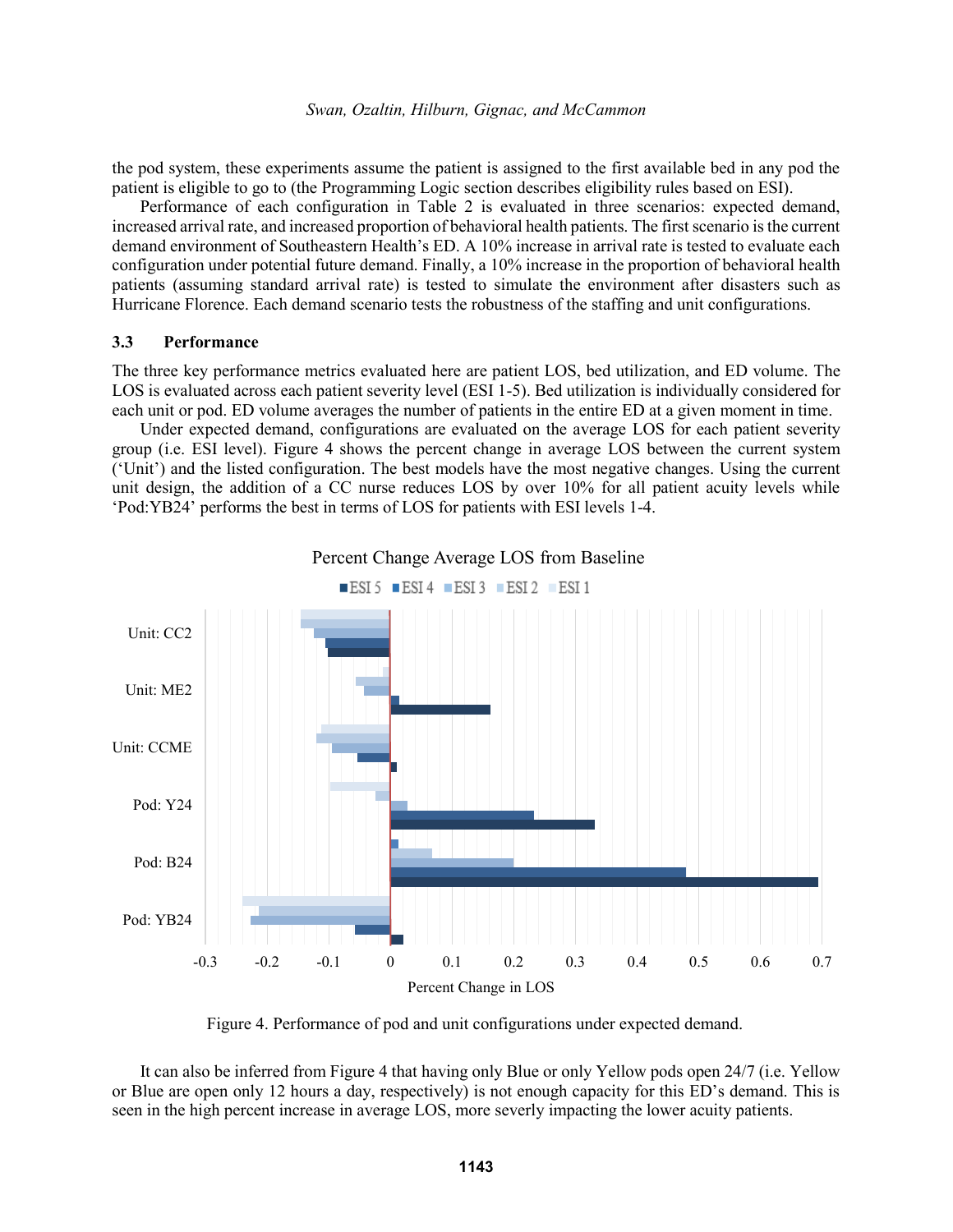

*Swan, Ozaltin, Hilburn, Gignac, and McCammon*





Figure 5. Top Performing Unit and Pod Configurations under the unexpected conditions of (a) increased arrival rate and (b) increased behavioral health patients. Error bars indicating the 95% confidence interval across replications.

Next, we consider performance under unexpected demand (Figure 5(a) and 5(b)). First consider a 10% increase in arrival rate (Figure 5(a)). In the unit design, the top-performing configuration was an additional nurse in CC and ME. For the pod design, the top-performing configuration was keeping Yellow and Blue pods open 24 hours. Under the increased arrival rate, the current system (Unit) has an average LOS of 264 minutes across all patients. The top-performing configurations reduced the average LOS; Unit:CCME had an average LOS of 235 minutes while Pod:YB24 had an average LOS of 206 minutes. Looking at each individual ESI level, the unit-based system tends to have a shorter LOS for the less severe patients in ESI 5 with the pod system having shorter LOS for the more severe patients in ESI 1, 2, and 3. The pod configuration with yellow and blue pods open 24/7 overall outperformed the unit based system under increased arrivals. The other unexpected scenario explored is a 10% increase in behavioral health patients (Figure 5(b)). Here, the top performing configurations were Pod:YB24 and CC2 with the pod configuration with yellow and blue pods open 24/7 overall outperforming the other configurations. Of special interest here is ESI 2 which is the severity level behavioral health patients are classified as. Again, PodYB24 slightly outperforms CC2 in this acuity level. Under both unexpected conditions, Unit:CC2 and Pod:YB24 reduced average LOS across acuity levels as compared to the current staffing configuration. The greatest change between the pod and unit designs can be seen for the most severe patients; the pod system and its goal of balancing workload results in a lower average LOS for ESI 1 patients.

To assess efficient use of resources, a weighted average utilization was calculated per pod or per unit to account for varying number of beds in each unit. As described above, in the pod configurations, the number of beds vary from 10 (Purple and Orange) to 4 (Blue) while in the unit configuration ME has 26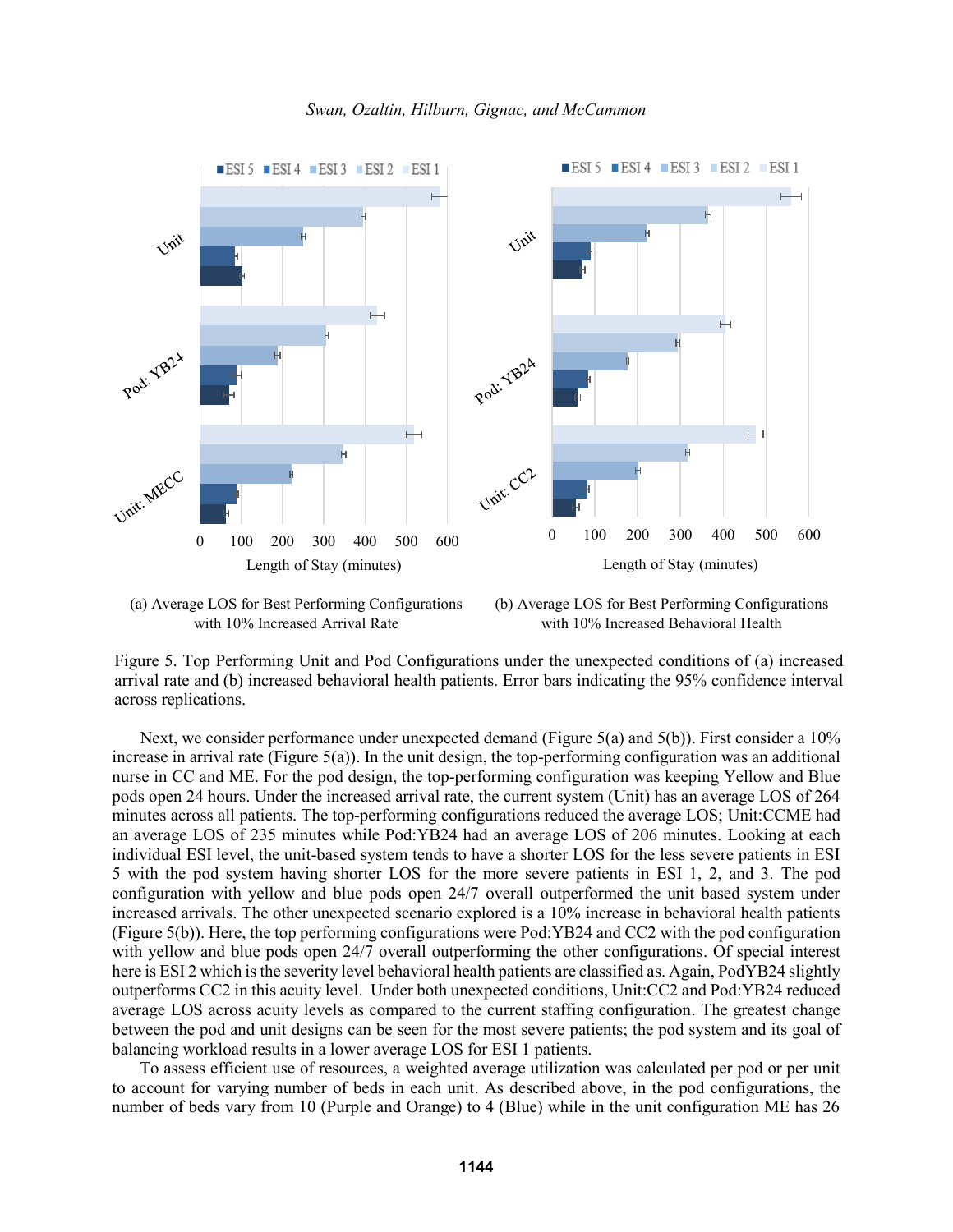



# Weighted Average Bed Utilization Under Expected Demand

Figure 6. Average bed utilization for each unit or pod configuration, weighted by the number of beds in each pod or unit, with 95% error bars.

and FT has 6. For each configuration in Figure 6, the bar displays the sum of each pod or unit utilization multiplied by the number of beds in that pod or unit.

The pod configuration with Blue open 24 hours a day has the highest weighted utilization while the pod configuration with Yellow and Blue open 24 hours a day has the lowest weighted utilization. Additionally, Figure 6 shows the utilization does not drastically change between unit configurations under varying staffing levels. Of most interest here is understanding how bed utilization relates to patient ED LOS. Comparing the Pod:YB24 configuration across Figures 4-6, a lower weighted bed utilization relates to a lower LOS for ED patients.

The final metric considered for performance is a snapshot of the number of patients in the ED at a given moment in time. Across 10 replications, the average patient volume in the ED and its 95% confidence interval was calculated for each configuration and is summarized in Table 3.

| Configuration | Mean $\pm$ 95% CI for Mean | <b>Standard Deviation</b> |
|---------------|----------------------------|---------------------------|
| Unit          | $86.73 \pm 10.45$          | 14.61                     |
| Unit: CC2     | $56.73 \pm 10.2$           | 14.26                     |
| Unit: ME2     | $73.85 \pm 13.76$          | 19.24                     |
| Unit: CCME    | $64.41 \pm 11.54$          | 16.13                     |
| Pod: Y24      | $163.17 \pm 19.3$          | 29.96                     |
| Pod: B24      | $227.82 \pm 18.1$          | 25.30                     |
| Pod:YB24      | $88.52 \pm 13.08$          | 18 23                     |

Table 3: Average Volume of Patients in ED across 10 replications.

The confidence intervals give insight into the range of volumes that can occur in the ED over the four week simulation period. For example, Unit:CC2 has a slightly smaller confidence interval and slightly smaller standard deviation in the volume of patients as compared to the current unit configuration. Additionally, the pod design with both Yellow and Blue open 24 hours has the smallest confidence interval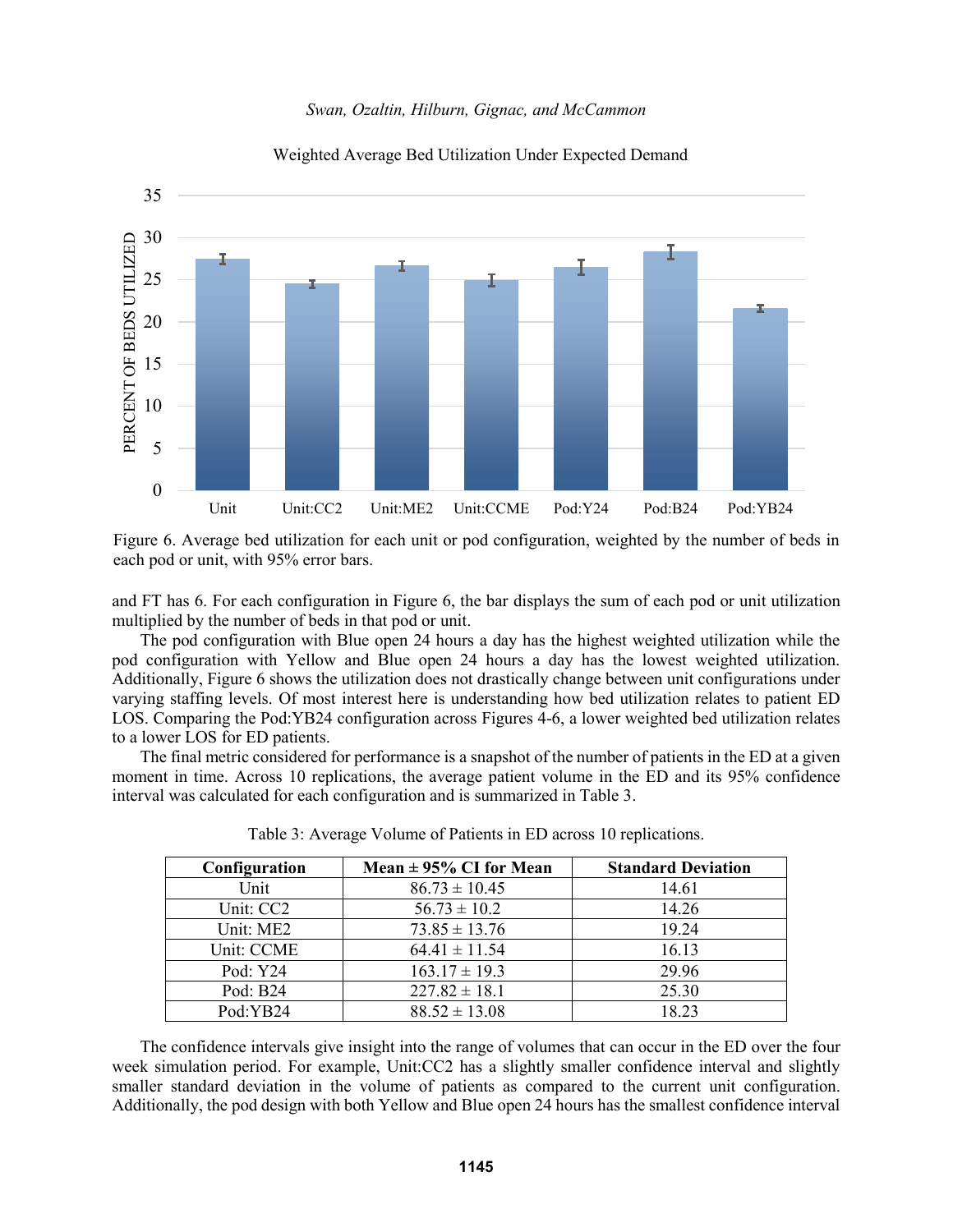#### *Swan, Ozaltin, Hilburn, Gignac, and McCammon*

and standard deviation of all pod designs. It can be inferred that the smaller the confidence interval widths and standard deviations, the more that configuration encourages a consistent flow of patients through the department and avoids unnecessary wait times for patients. Overall, the unit configurations have lower patient volumes in the ED as compared to the pod configurations but, as displayed in previous figures, the pod system tends to outperform the unit configuration in patient LOS.

Unit and pod configurations are evaluated from different perspectives in Figures 4-6 and Table 3, only by evaluating each staffing design across all metrics can we understand how it will impact patients and staff in the ED.

### **4 DISCUSSION AND CONCLUSIONS**

Workload variability, uncertain arrivals, and resource constraints lead to overcrowded EDs, patient dissatisfaction, and provider burnout. Here, improvements to patient flow through an ED were evaluated using a discrete-event simulation to compare a team-based pod system to the current system. Each system's performance was measured using patient LOS, ED volume, and resource efficiency. The simulation application and projected results were demonstrated for Southeastern Health's ED.

Under the current expected demand, the pod configuration with Yellow and Blue pods open 24 hours significantly reduced LOS for patients of severity levels ESI 1-4. This configuration also performs well in terms of volume of ED patients (Table 3) with Pod:YB24 having volumes on-par with that of the current unit design. Alternatively, this configuration had the lowest weighted average bed utilization suggesting there could be a schedule which more optimally utilizes beds to match expected demand.

The team-based pod design tends to be more robust than the unit design under varying demand environments. If arrivals to the ED increases by 10%, a pod design is estimated to have an average patient LOS one hour less than the current staffing design at Southeastern Health (Figure 5(a)). The pod system has the most impact on high severity patients, having a significantly lower average LOS than even the best performing unit configuration. Also considered was an increase in the proportion of behavioral health patients, a population which significantly impacts patient flow in the ED as they stay a minimum of 24 hours in the ED. The team-based pod design was more effective at absorbing this change in demand and maintaining a low average patient length of stay. Specifically, the pod design has a significantly lower average LOS for ESI 2 patients, the severity level assigned to behavioral health patients, compared to the unit configurations which has a cascading effect on lowering LOS for other severity levels.

This work is the first step towards streamlining the care redesign of Southeastern Health's ED to a podbased design. Tradeoffs between patient care performance metrics like LOS and ED volume and the financial metrics of scheduling pod open hours and staffing are of special interest. Work remains in analyzing performance of both unit and pod configurations using alternative metrics such as the number of 'left without being seen' patients, wait time for an ED bed, and nurse and provider utilization. Other experiments to be considered are alternative routing rules for pods and adding residents as a resource. Finally, the model can continue to improve through the addition of details such as identifying trauma patients and adding community care consultations. As the pod system develops at Southeastern Health, further experiments with pod assignment can be performed to improve workload balance and further diminish wait times. Additionally, exploration of pod scheduling and staffing will help inform ED operations at Southeastern Health.

As EDs across the nation are seeing increased arrival rates and potentially decreasing budgets and staff, there is a need to improve efficiency of care without increasing resource requirements. The simulation model developed here suggests that EDs can improve patient flow while more efficiently utilizing resources by switching to a team-based care design. Beyond performance metrics, team-based care models in the ED have been found to increase patient satisfaction, enhance the learning environment for medical residents, and decrease provider burnout. Further enhancement of this model and testing new experiments in staffing and patient routing will inform hospital policy makers and empower them to make evidence-based decisions; ultimately providing high quality and efficient patient care using staffing models robust enough to withstand an uncertain future.